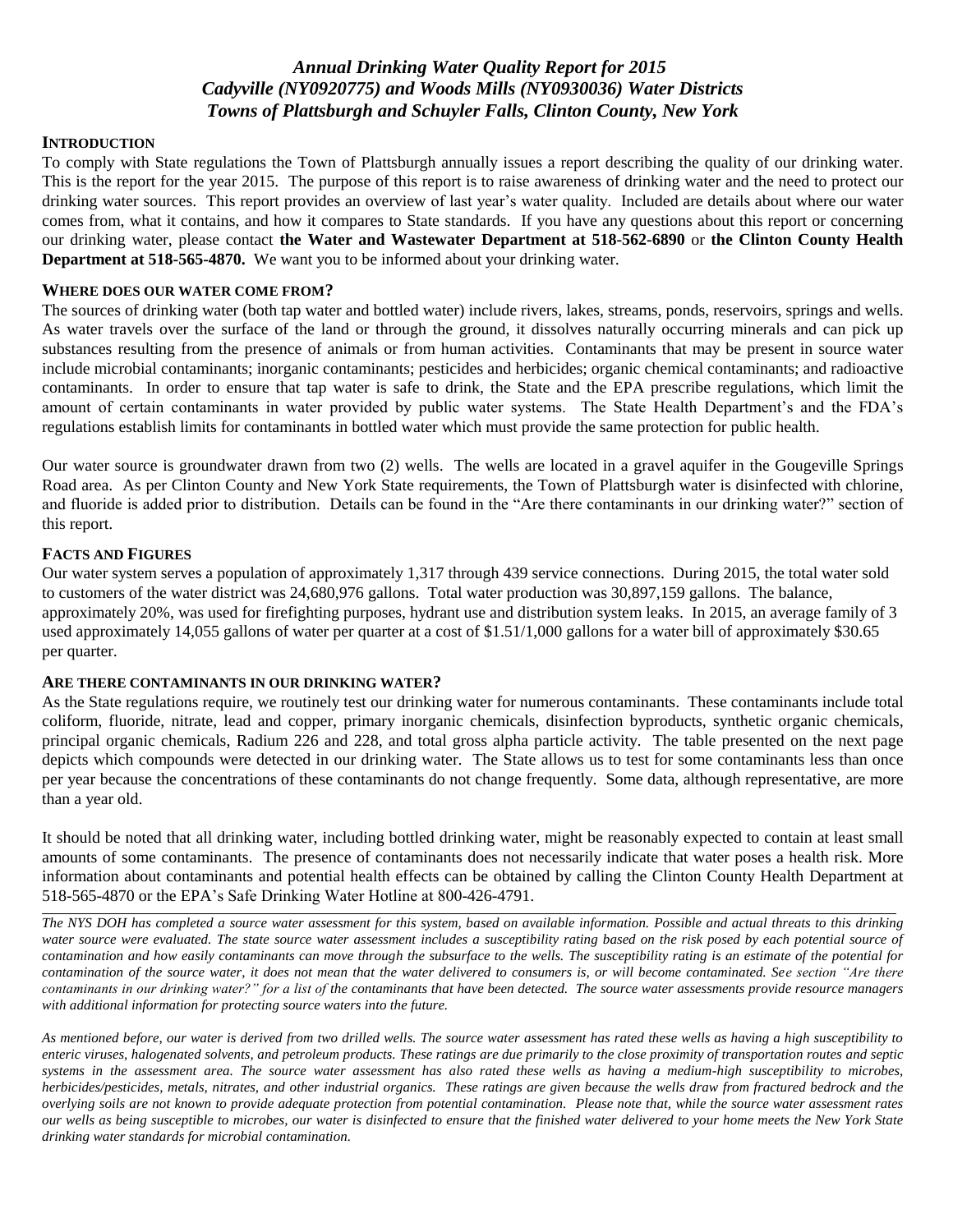| This table shows the results of our monitoring for the period of January 1 to December 31, 2015. |  |  |
|--------------------------------------------------------------------------------------------------|--|--|
|--------------------------------------------------------------------------------------------------|--|--|

| <b>TABLE OF DETECTED CONTAMINANTS</b>             |                         |                         |               |                          |                        |                |                |                                                                                                      |  |  |
|---------------------------------------------------|-------------------------|-------------------------|---------------|--------------------------|------------------------|----------------|----------------|------------------------------------------------------------------------------------------------------|--|--|
| Contaminant                                       | <b>Violation</b><br>Y/N | <b>Sample</b><br>Date   | <b>Result</b> | Range<br><b>Detected</b> | Unit<br><b>Measure</b> | <b>MCLG</b>    | <b>MCL</b>     | <b>Likely Source</b><br>of Contamination                                                             |  |  |
| <b>Disinfection Byproducts</b>                    |                         |                         |               |                          |                        |                |                |                                                                                                      |  |  |
| <b>Total Trihalomethanes</b><br>Cadyville         | $\mathbf N$             | 7/15/15                 | 3.3           |                          | $\text{ug/L}$          | <b>NA</b>      | 80             | By-product of drinking water<br>chlorination needed to kill<br>harmful organisms                     |  |  |
| <b>Inorganic Contaminants</b>                     |                         |                         |               |                          |                        |                |                |                                                                                                      |  |  |
| Fluoride $(a)$                                    | $\mathbf N$             | Monthly                 | 0.6           | $0.3 \text{ to } 0.9$    | mg/L                   | $\overline{4}$ | 2.2            | Water additive that promotes<br>strong teeth; Erosion of<br>natural deposits                         |  |  |
| <b>Nitrate</b><br>Cadyville                       | $\mathbf N$             | 1/14/15                 | 1.0           |                          | mg/L                   | 10             | 10             | Runoff from fertilizer use;<br>Leaching from septic tanks,<br>sewage; Erosion of natural<br>deposits |  |  |
| Lead $(b,c)$<br>$90th$ percentile of 10 samples   | $\mathbf N$             | $9/15/15$ to<br>9/28/15 | 1.0           | BRL to 1                 | $\text{ug/L}$          | <b>NA</b>      | $AL=15$        | Corrosion of household<br>plumbing systems; Erosion<br>of natural deposits                           |  |  |
| Copper $(b,c)$<br>$90th$ percentile of 10 samples | N                       | $9/15/15$ to<br>9/28/15 | 0.17          | <b>BRL</b> to 0.17       | mg/L                   | 1.3            | $AL=1.3$       | Corrosion of household<br>plumbing systems; Erosion<br>of natural deposits                           |  |  |
| <b>Barium</b>                                     | $\mathbf N$             | 12/1/15                 | 0.01          |                          | mg/L                   | $\overline{2}$ | $\overline{2}$ | Discharge of drilling wastes;<br>Discharge from metal<br>refineries; Erosion of natural<br>deposits  |  |  |
| <b>Principal Organic Contaminates</b>             |                         |                         |               |                          |                        |                |                |                                                                                                      |  |  |
| Chloroform                                        | N                       | 12/1/15                 | 1.0           |                          | $\text{ug/L}$          | <b>NA</b>      | 5              | By-product of drinking water<br>chlorination needed to kill<br>harmful organisms.                    |  |  |
| <b>Bromodichloromethane</b>                       | $\mathbf N$             | 12/1/15                 | 0.9           |                          | ug/L                   | <b>NA</b>      | 5              | By-product of drinking water<br>chlorination needed to kill<br>harmful organisms                     |  |  |
| Dibromochlormethane                               | $\mathbf N$             | 12/1/15                 | 0.7           |                          | $\text{ug/L}$          | <b>NA</b>      | 5              | By-product of drinking water<br>chlorination needed to kill<br>harmful organisms                     |  |  |

**NOTES:**

*a.* The result is the average for the year 2015.

*b.* The action levels for lead and copper were not exceeded at any of the test sites.

*c.* The result represents the 90th percentile of the sites tested. A percentile is a value on a scale of 100 that indicates the percent of a distribution that is equal to or below it. The 90<sup>th</sup> percentile is equal to or greater than 90% of the lead and/or copper values detected in our water system. A total of ten samples were collected in the Cadyville and Woods Mills water systems and the 90<sup>th</sup> percentile was the second highest value.

## **DEFINITIONS:**

*Maximum Contaminant Level (MCL): The highest level of a contaminant that is allowed in drinking water. MCLs are set as close to the MCLGs as feasible.* 

*Maximum Contaminant Level Goal (MCLG): The level of a contaminant in drinking water below which there is no known or expected risk to health. MCLGs allow for a margin of safety.*

*Maximum Residual Disinfectant Level (MRDL): The highest level of a disinfectant allowed in drinking water. There is convincing evidence that addition of a disinfectant is necessary for control of microbial contaminants.*

*Maximum Residual Disinfectant Level Goal (MRDLG): The level of a drinking water disinfectant below which there is no known or expected risk to health. MRDLGs do not reflect the benefits of the use of disinfectants to control microbial contamination.*

*Action Level (AL): The concentration of a contaminant, which if exceeded, triggers treatment or other requirements, which a water system must follow.*

*Treatment Technique (TT): A required process intended to reduce the level of a contaminant in drinking water.*

*Non-Detects (ND): Laboratory analysis indicates that the constituent is not present.*

*Milligrams per liter (mg/l): Corresponds to one part of liquid in one million parts of liquid (parts per million - ppm).* 

*Micrograms per liter (ug/l): Corresponds to one part of liquid in one billion parts of liquid (parts per billion - ppb).*

*Picocuries per liter (pCi/l): A measure of the radioactivity in water.*

*RAA: Running annual average*

*BRL: Below reportable level*